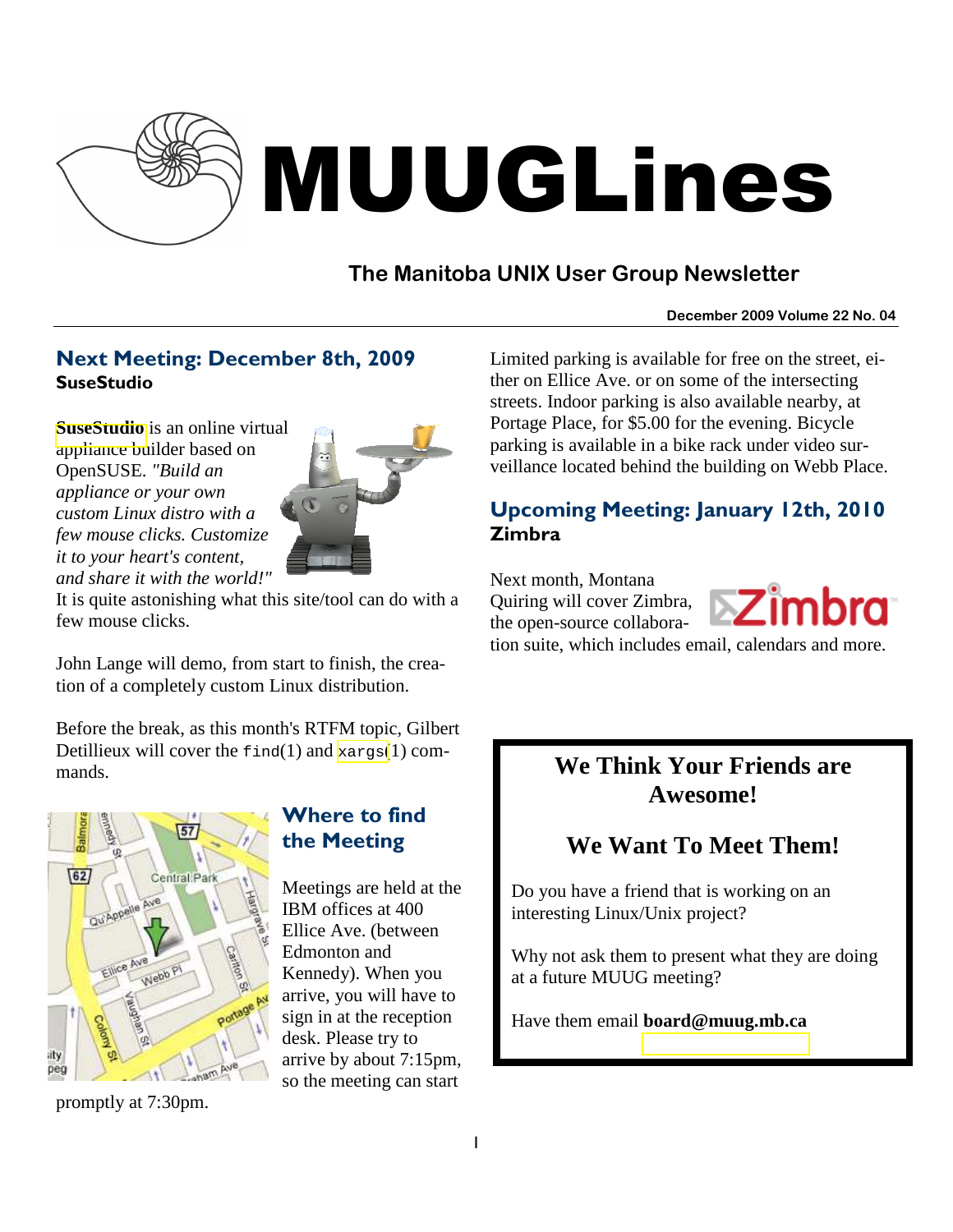# FreeBSD 8.0 Released

On the heels of last month's announcement of the second release candidate, the FreeBSD team has announced FreeBSD 8.0:



*"The FreeBSD Release Engineering Team is pleased to announce the* 

*availability of [FreeBSD 8 stable](http://www.freebsd.org/releases/8.0R/relnotes.html) release. Some of the highlights: Xen DomU support, network stack virtualization, stack-smashing protection, TTY layer rewrite, much improved ZFS v13, a new USB stack, multicast updates including IGMPv3, vimage — a new virtualization container, Fedora 10 Linux binary compatibility to run Linux software such as Flash 10 and others, trusted BSD MAC (Mandatory Access Control), and rewritten NFS client/server introducing NFSv4. Inclusion of improved device mmap() extensions will allow the technical implementation of a 64-bit Nvidia display driver for the x86-64 platform. The GNOME desktop environment has been upgraded to 2.26.3, KDE to 4.3.1, and Firefox to 3.5.5. There is also an in-depth look at the [new features](http://www.cyberciti.biz/tips/freebsd-8-0-review-enterprise-ready-server-operating-system.html) and major architectural changes in FreeBSD 8.0, including a [screenshot](http://www.cyberciti.biz/tour/freebsd-8/freebsd-8.html)  [tour,](http://www.cyberciti.biz/tour/freebsd-8/freebsd-8.html) upgrade [instructions are posted here.](http://www.cyberciti.biz/faq/freebsd-8-upgrade-tutorial/) You can grab the latest version from FreeBSD from the [mirrors](http://www.freebsd.org/doc/en_US.ISO8859-1/books/handbook/mirrors-ftp.html) (main [ftp server](ftp://ftp.freebsd.org/pub/FreeBSD/releases/i386/ISO-IMAGES/8.0/)) [or via BitTorrent.](http://torrents.freebsd.org:8080/)"*

# Don't Brick Your TV: SamyGO

#### *By Jake Edge, lwn.net*

While it is quite common for consumer electronics— TVs, DVRs, and the like—to be running Linux these days, it is less common to see projects geared towards replacing and upgrading the Linux firmware in that class of devices. But that is exactly what the [SamyGO](http://samygo.sourceforge.net/)  project is doing for Samsung televisions. By using the source provided by Samsung, along with quite a bit of ingenuity, SamyGO allows users to telnet into their television—an amusing concept—but also to enable functionality beyond that which ships with the device.

The SamyGO wiki [lists](http://sourceforge.net/apps/mediawiki/samygo/index.php?title=Main_Page) several modifications that can be made to the TV firmware. One of the main modifications seems to be enabling NFS or SMB/CIFS support so that media files from servers on the network can be played. The TVs already support getting media from the local network using *[Digital Living Network](http://en.wikipedia.org/wiki/Digital_Living_Network_Alliance)  [Alliance](http://en.wikipedia.org/wiki/Digital_Living_Network_Alliance)* (DLNA) protocols, but there are restrictions on the audio and video formats and some playback functionality (pause, forward, rewind) depending on the DLNA server. By using NFS or CIFS, all of the [formats](http://sourceforge.net/apps/mediawiki/samygo/index.php?title=Media_Play_and_DLNA) and features available for USB-based playback are also available across the network.

## KOffice 2.1 released

#### *By Inge Wallin, koffice.org*

The KOffice team is very happy to announce version

2.1.0 of KOffice, 6 months after the platform release 2.0.0. This release brings a number of new features as well as general improvements in the maturity of the individual applications. Importing of documents have also been given an overhaul.



The advantages of the clean and well-structured codebase have started to show. Despite a relatively limited developer group, there are a large number of improvements over 2.0. During the development of 2.1, it was also announced that KOffice is going to be [used in the Nokia n900 smartphones based on Maemo](http://www.koffice.org/news/office-viewer-for-maemo5-based-on-koffice/)  [Linux.](http://www.koffice.org/news/office-viewer-for-maemo5-based-on-koffice/)

## The State of KOffice 2.1

This release is a marked improvement of almost all parts of KOffice compared to 2.0. Version 2.0 was labeled a "platform release", which was meant as a first preview of the framework and new UI paradigm. In version 2.1, most applications and components have improved significantly **but should still only be**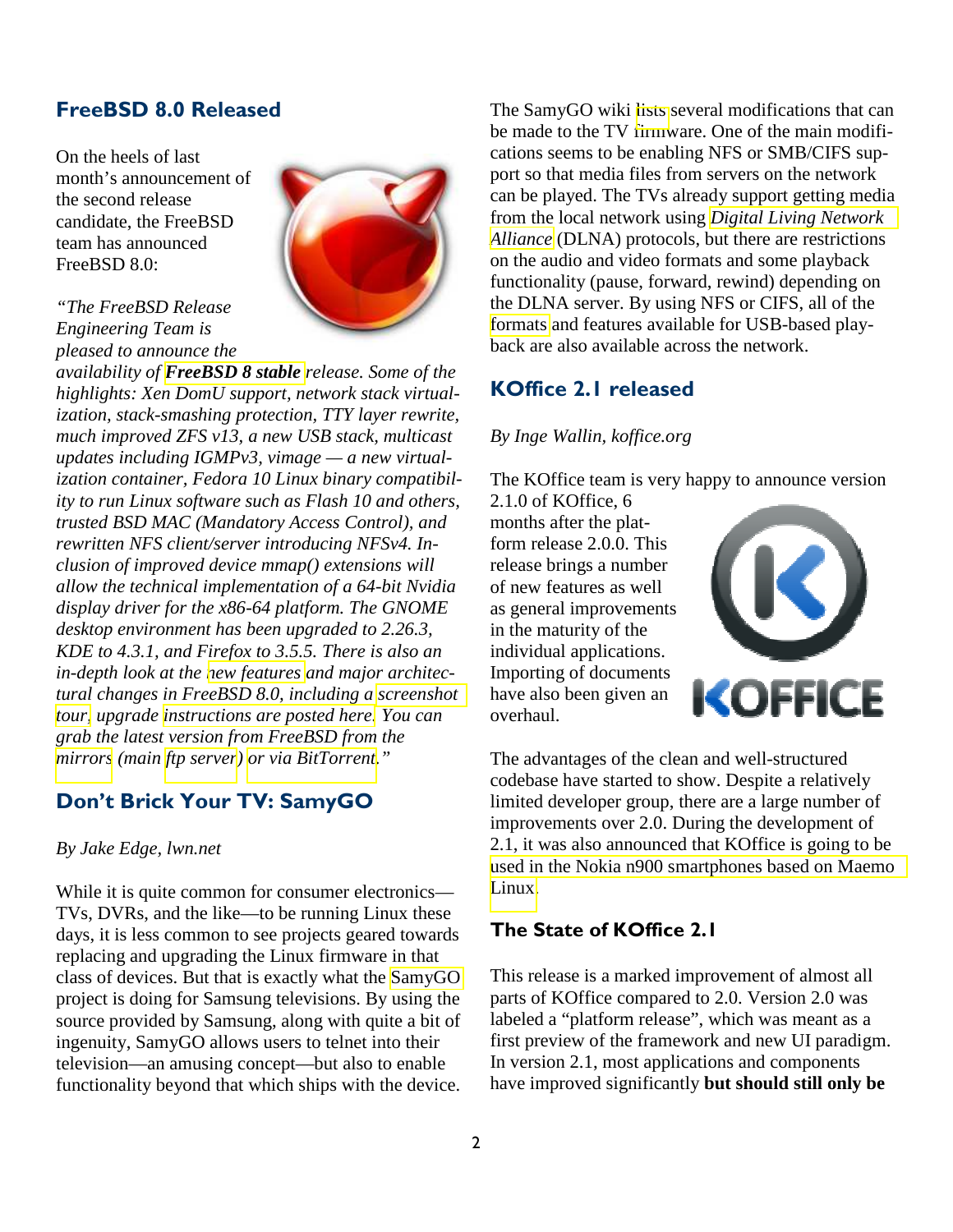**used by early adopters and probably not as the primary worktool**.

## Thunderbird 3.0 RC 1

By [Joe Brockmeier](http://ostatic.com/member/jzb), ostatic.com

If you just can't get away from email over the holidays, you can at least help test the release candidate for Thunderbird 3.0. The Mozilla folks released Thunderbird 3.0 RC 1 on [Tuesday,](http://stage.mozillamessaging.com/en-US/about/press/archive/2009-11-24-01) November  $24<sup>th</sup>$  with more than 100



changes in the release. It's been a long time in coming, the first release in the 2.0 series was back in 2007. But Thunderbird 3.0 looks like it might be worth the wait when the final is released.

What's new and interesting? The user interface changes are probably the first thing you'll notice, especially the new tabbed interface. Instead of opening messages in a new window, they'll now open in a tab. Tabs are saved between sessions by default, so you can pick up right where you left off. The toolbar has been redesigned as well, and the most commonly used buttons are right on each mail message in 3.0.

3.0 will also include "smart folders," for better managing special mailboxes. 3.0 also includes better search tools and filtering, so you can easily manage your mail nearly any way you like.

Thunderbird 3.0 also makes it much easier to set up your email against popular email providers. For instance, if you have a Gmail account, all you need to do is to enter your name, email address, and password. It's a major improvement over needing to know ports and whether a provider uses encrypted or unencrypted communication. Another welcome change in 3.0 is improvements to IMAP performance. The release candidate is available for Linux, Mac OS X, and Windows. Be sure to read the [release notes](http://stage.mozillamessaging.com/en-US/thunderbird/3.0rc1/releasenotes/)  before installing Thunderbird 3.0, especially if you're using one of the Thunderbird 2.0 releases now.

# OLPC XO 1.75 Goes ARM, No XO-2

#### *From OLPC News*

This morning I woke up to find an e-mail in my inbox which contained a link to an [xeconomy.com interview](http://www.xconomy.com/boston/2009/11/02/negroponte-outlines-the-future-of-olpc-hints-at-paperlike-design-for-third-generation-laptop/)  with Nicholas Negroponte. While reading it over breakfast I managed to spill my tea because I couldn't believe I was really seeing the words I was looking at. XO-2 development canceled? An XO-1.75 to replace it? Talk about an XO-3? Going from OLPC to olpc? But let's take it step by step, shall we...

## From XO-2 to XO-1.75 to XO-3

NN: 2.0 has been replaced by two things: 1) model 1.75, same industrial design but an ARM inside, 2) model 3.0, totally different industrial design, more like a sheet of paper.

Now there's something I didn't see coming! While I never believed that the XO-2 had gotten much beyond the concept stage I always considered it to be a strong vision of where OLPC was going in terms of device design. Sure, both the hardware and the software for an XO-2 are massive undertakings which would probably overstretch OLPC's limited resources but then again that's what everyone thought of the XO-1 design as well and arguably they did a great job there.

An ARM based XO-1.75 on the other hand is much more of an evolutionary rather than a revolutionary step into the future. So many people, especially a certain Charbax, had long expected OLPC to move from an x86 to an ARM design. I've been following the ongoing x86 vs. ARM race quite closely and it's my understanding that they're now closely matched when it comes to the all-important price / performance / power-consumption metrics. What I however cannot estimate is how much engineering by OLPC, Sugar Labs and Fedora it takes to make the current software run, and run well, on an ARM platform. It also re